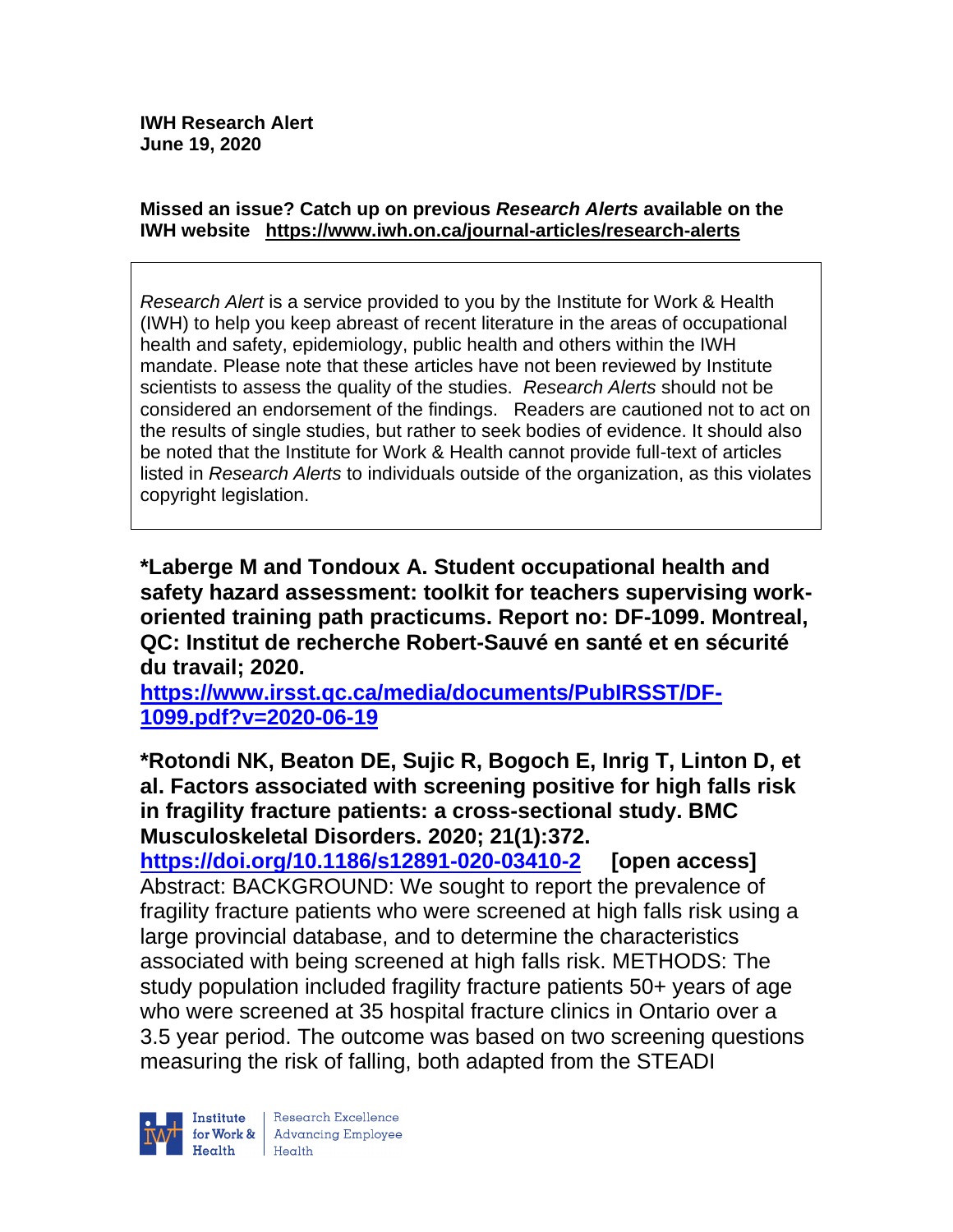(Stopping Elderly Accidents, Deaths & Injuries) tool. Multivariable associations of sociodemographic, fracture-related, and healthrelated characteristics were evaluated using logistic regression. RESULTS: Of the sample, 9735 (44.5%) patients were classified as being at high falls risk, and 12,089 (55.3%) were not. In the multivariable logistic regression, being 80+ years of age (vs. 50-64 years of age), non-community dwelling (vs. living with spouse, family member, roommate), having a mental/physical impairment (vs. none), and taking multiple medications, were all strongly associated with being screened at high falls risk. CONCLUSIONS: Living in a noncommunity dwelling and taking 4+ medications were the variables most strongly associated with being screened at high falls risk. These are potentially modifiable characteristics that should be considered when assessing falls risk in fragility fracture patients, and particularly when designing interventions for preventing subsequent falls. Ongoing work to address the higher risk of falls in the fragility fracture population is warranted

**Ajslev JZN, Wahlin-Jacobsen CD, Brandt M, Moller JL, and Andersen LL. Losing face from engagement: an overlooked risk in the implementation of participatory organisational health and safety initiatives in the construction industry. Construction Management and Economics. 2020; [epub ahead of print]. <https://doi.org/10.1080/01446193.2020.1759811> [open access]** Abstract: Participatory designs are regarded as a positive way to develop and execute organisational health and safety interventions in the construction industry. While most studies focus on effect measures, little is known about process-related factors shaping the outcomes of interventions. In this article, the authors suggest that success in implementing organisational interventions is tied to microsocial mechanisms that affect whether engagement and creativity materialise into improvements. In this regard, interaction within intervention activities has been overlooked as relevant data sources. To exemplify how these may be useful, video-recorded interactions between participants in an intervention workshop setting are analysed. The framework focuses on threats to the participants' face (i.e. their public self-image), the participants "facework", and on how social action is oriented to deontic, epistemic and emotional domains of order. The analysis shows how threats to the participants'



Research Excellence for Work & Advancing Employee<br>Health Health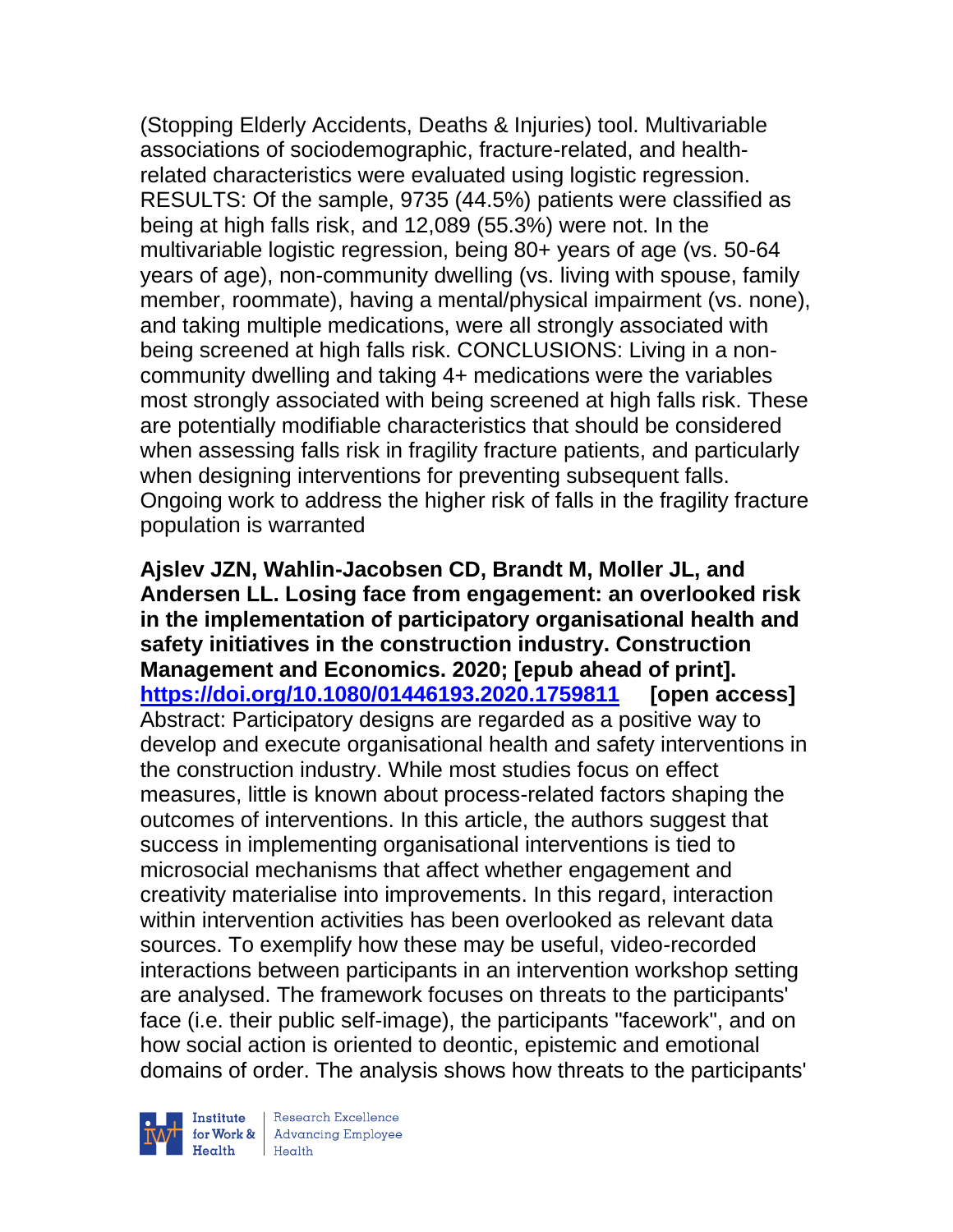faces arise in interaction, diverting the focus of discussions away from the aim of the workshops; developing initiatives to improve employees' health and safety. The analysis highlights that participatory interventions may be ineffective if potential face threats are not mitigated and managed actively. We suggest that the manager-facilitator-employee communicational design should be an area of increased focus.

### **Akanbi MO, Iroz CB, O'Dwyer LC, Rivera AS, and McHugh MC. A systematic review of the effectiveness of employer-led interventions for drug misuse. Journal of Occupational Health. 2020; 62(1):e12133.**

**<https://doi.org/10.1002/1348-9585.12133> [open access]** Abstract: AIMS: Employers in the United States incur substantial costs associated with substance use disorders. Our goal was to examine the effectiveness of employer-led interventions to reduce the adverse effects of drug misuse in the workplace. METHODS: We conducted a systematic review of studies that evaluated the effectiveness of recommended workplace interventions for opioids and related drugs: employee education, drug testing, employee assistance programs, supervisor training, written workplace drug-free policy, and restructuring employee health benefit plans. We searched PubMed MEDLINE, EMBASE (embase.com), PsycINFO (Ebsco), ABI Inform Global, Business Source Premier, EconLit, CENTRAL, Web of Science (Thomson Reuters), Scopus (Elsevier), Proquest Dissertations, and Epistemonikos from inception through May 8, 2019, with no date or language restrictions. We included randomized controlled trials, quasi-experimental studies, and cross-sectional studies with no language or date restrictions. The Downs and Black questionnaire was used to assess the quality of included studies. The results were reported using the Preferred Reporting Items for Systematic Reviews and Meta-Analysis (PRISMA) guidelines. RESULTS: In all, 27 studies met our inclusion criteria and were included in the systematic review. Results were mixed, with each intervention shown to be effective in at least one study, but none showing effectiveness in over 50% of studies. Studies examining the impact of interventions on workplace injuries or accidents were more commonly reported to be effective. Although four studies were randomized controlled trials, the quality of all included studies was



| Research Excellence for Work & Advancing Employee<br>Health Health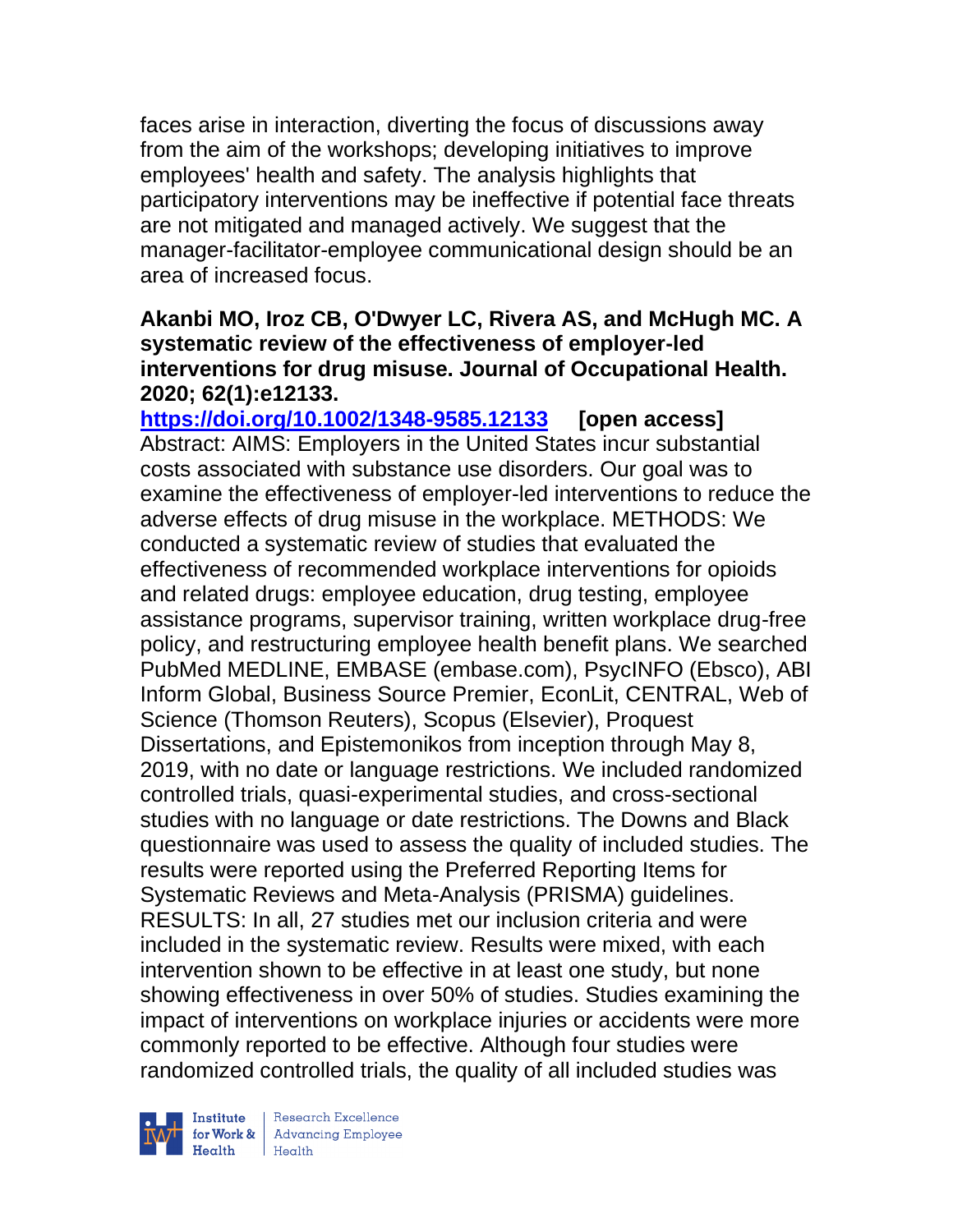"fair" or "poor." CONCLUSIONS: Despite the opioid epidemic, highquality studies evaluating the effectiveness of employer-led interventions to prevent or reduce the adverse effects of substance use are lacking. Higher quality and mixed methods studies are needed to determine whether any of the interventions are generalizable and whether contextual adaptations are needed. In the meantime, there is a reason to believe that commonly recommended, employer-led interventions may be effective in some environments

# **Alkaissy M, Arashpour M, Ashuri B, Bai Y, and Hosseini R. Safety management in construction: 20 years of risk modeling. Safety Science. 2020; 129:104805.**

**<https://doi.org/10.1016/j.ssci.2020.104805>** 

**Bowleg L. We're not all in this together: on COVID-19, intersectionality, and structural inequality. American Journal of Public Health. 2020; 110(7):917. <https://doi.org/10.2105/AJPH.2020.305766> [open access]**

#### **Bronnum-Hansen H, Foverskov E, and Andersen I. Occupational inequality in health expectancy in Denmark. Scandinavian Journal of Public Health. 2020; 48(3):338-345. <https://doi.org/10.1177/1403494819882138>**

Abstract: Background: The pension age in Denmark is adjusted in line with projected increasing life expectancy without taking health differentials between occupational groups into account. The purpose was to study occupational disparities in partial life expectancy and health expectancy between the ages of 50 and 75. Methods: Register data on occupation and mortality were combined with data from the Danish part of Survey of Health, Ageing and Retirement in Europe in 2010-2014 (N=3179). Expected lifetime without and with activity limitations and without and with long-term illness was estimated by Sullivan's method and comparisons made between four occupational groups. Results: We found clear differences between occupational groups. Expected lifetime without activity limitations between the ages of 50 and 75 was about 4.5 years longer for men and women in high skilled white-collar occupations than for men and women in low skilled blue-collar occupations. Men in high skilled blue-collar and low skilled white-collar occupations could expect 2.3 and 3.8 years

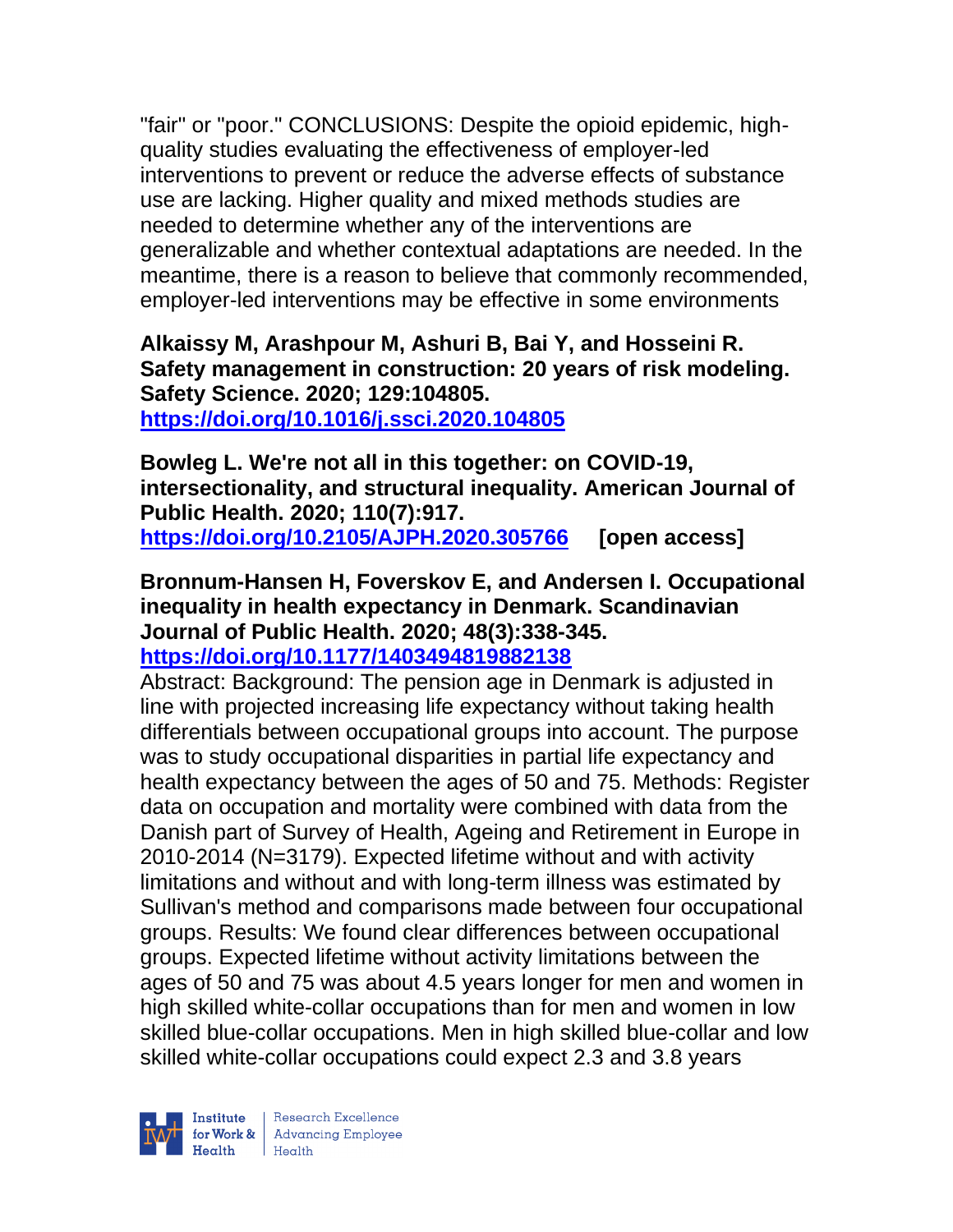shorter lifetimes without activity limitations, respectively, than men in high skilled white-collar occupations. For women in low skilled whitecollar occupations, lifetime without activity limitations was 2.6 years shorter than for women in high skilled white-collar occupations. Due to few observations, no results were obtained for women in the high skilled blue-collar group. The social gradient was also significant when health was measured by years without long-term illness. Conclusions: The results support implementation of a flexible pension scheme to take into account the health differentials between occupational groups

## **Dennerlein JT, Burke L, Sabbath EL, Williams JAR, Peters SE, Wallace L, et al. An integrative Total Worker Health framework for keeping workers safe and healthy during the COVID-19 pandemic. Human Factors. 2020; [epub ahead of print]. <https://doi.org/10.1177/0018720820932699>**

Abstract: OBJECTIVE: The aim was to recommend an integrated Total Worker Health (TWH) approach which embraces core human factors and ergonomic principles, supporting worker safety, health, and well-being during the COVID-19 pandemic. BACKGROUND: COVID-19 has resulted in unprecedented challenges to workplace safety and health for workers and managers in essential businesses, including healthcare workers, grocery stores, delivery services, warehouses, and distribution centers. Essential workers need protection, accurate information, and a supportive work environment with an unwavering focus on effective infection control. METHOD: The investigators reviewed emerging workplace recommendations for reducing workers' exposures to the novel coronavirus and the challenges to workers in protecting their health. Using a theoretical framework and guidelines for integrating safety and health management systems into an organization for TWH, the investigators adapted the framework's key characteristics to meet the specific worker safety and health issues for effective infection control, providing supports for increasing psychological demands while ensuring a safe work environment. RESULTS: The recommended approach includes six key characteristics: focusing on working conditions for infection control and supportive environments for increased psychological demands; utilizing participatory approaches involving workers in identifying daily challenges and unique solutions;



| Research Excellence Finantium Research Excellence<br>
For Work & Advancing Employee<br>
Health Health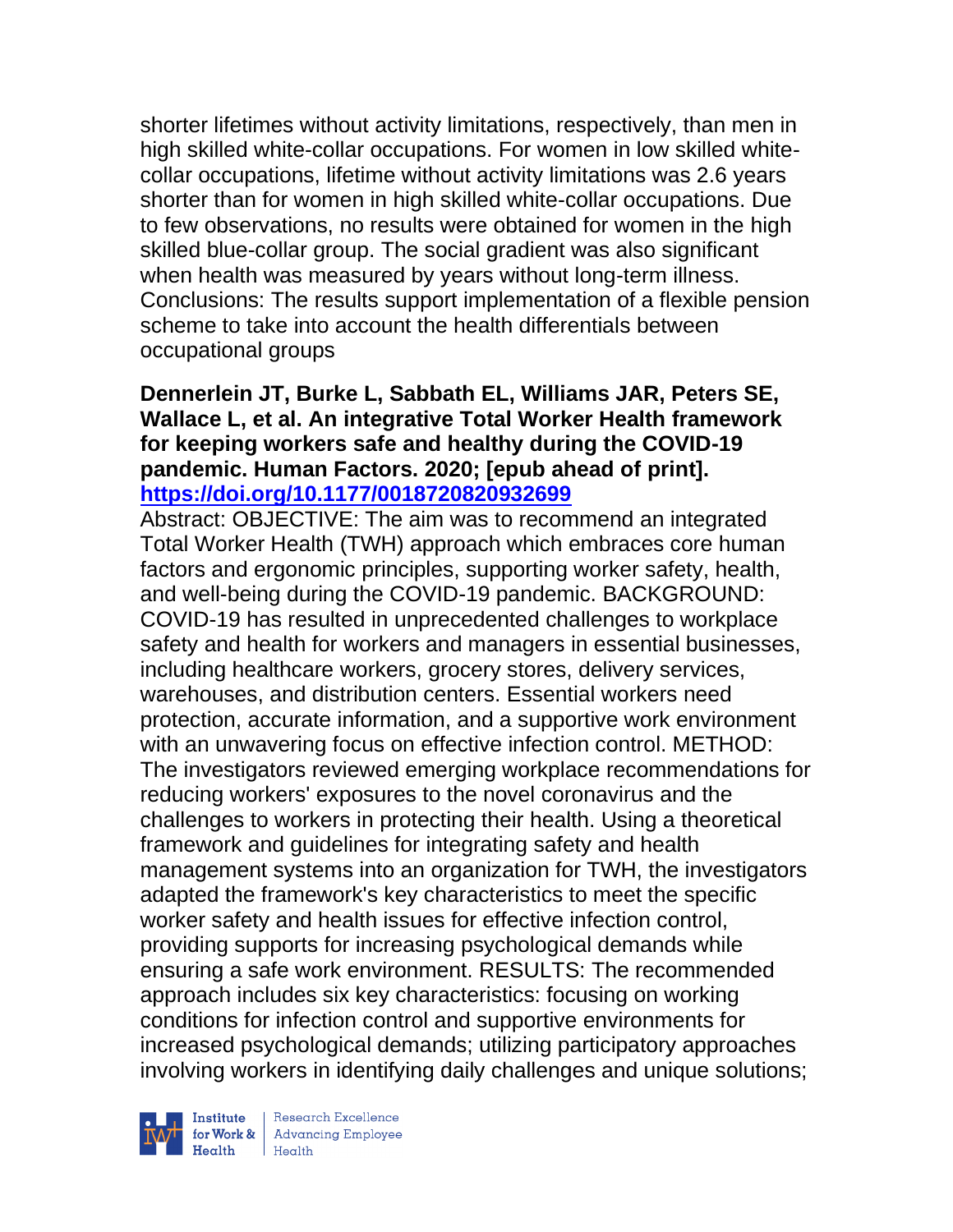employing comprehensive and collaborative efforts to increase system efficiencies; committing as leaders to supporting workers through action and communications; adhering to ethical and legal standards; and using data to guide actions and evaluate progress. CONCLUSION: Applying an integrative TWH approach for worker safety, health, and well-being provides a framework to help managers systematically organize and protect themselves, essential workers, and the public during the COVID-19 pandemic. APPLICATION: By using the systems approach provided by the six implementation characteristics, employers of essential workers can organize their own efforts to improve system performance and worker well-being during these unprecedented times

## **Djebrouni M and Wolbring G. Impact of robotics and human enhancement on occupation: what does it mean for rehabilitation? Disability and Rehabilitation. 2020; 42(11):1518- 1528.**

# **<https://doi.org/10.1080/09638288.2018.1527401>**

Abstract: Purpose: People with disabilities face participation challenges in all occupations. Scientific and technological advancements impact the occupational landscape of humans. This scoping review aimed to ascertain the academic engagement with occupation in relation to robotics and human enhancement focusing in particular on how people with disabilities and rehabilitation were mentioned. Method: SCOPUS and the 70 databases of EBSCO host were searched. Manifest and latent content coding and thematic grouping of codes relevant to answering the review questions was performed. Results: Only four articles engaged with occupation in relation to human enhancement. As to occupation and robotics, some occupational fields were visible and not others; occupational health and safety was the most visible one; people with disabilities were covered from a medical, therapeutic angle and not in relation to social issues caused by the occupational impact of robotics. Change in the scope, meaning, and clients of rehabilitation efforts related to occupation enabled by human enhancement and robotics was not covered. Conclusions: The gaps found should be filled. The impact of robotics and human enhancement on the occupational landscape indicates the need for rehabilitation to think beyond recovery to the species typical as a goal. The ultrabilitation concept could help to



 $\begin{tabular}{|l|} Institute & Research Excellence \\ \hline for Work & Advancing Employee \\ Health & Health \\ \end{tabular}$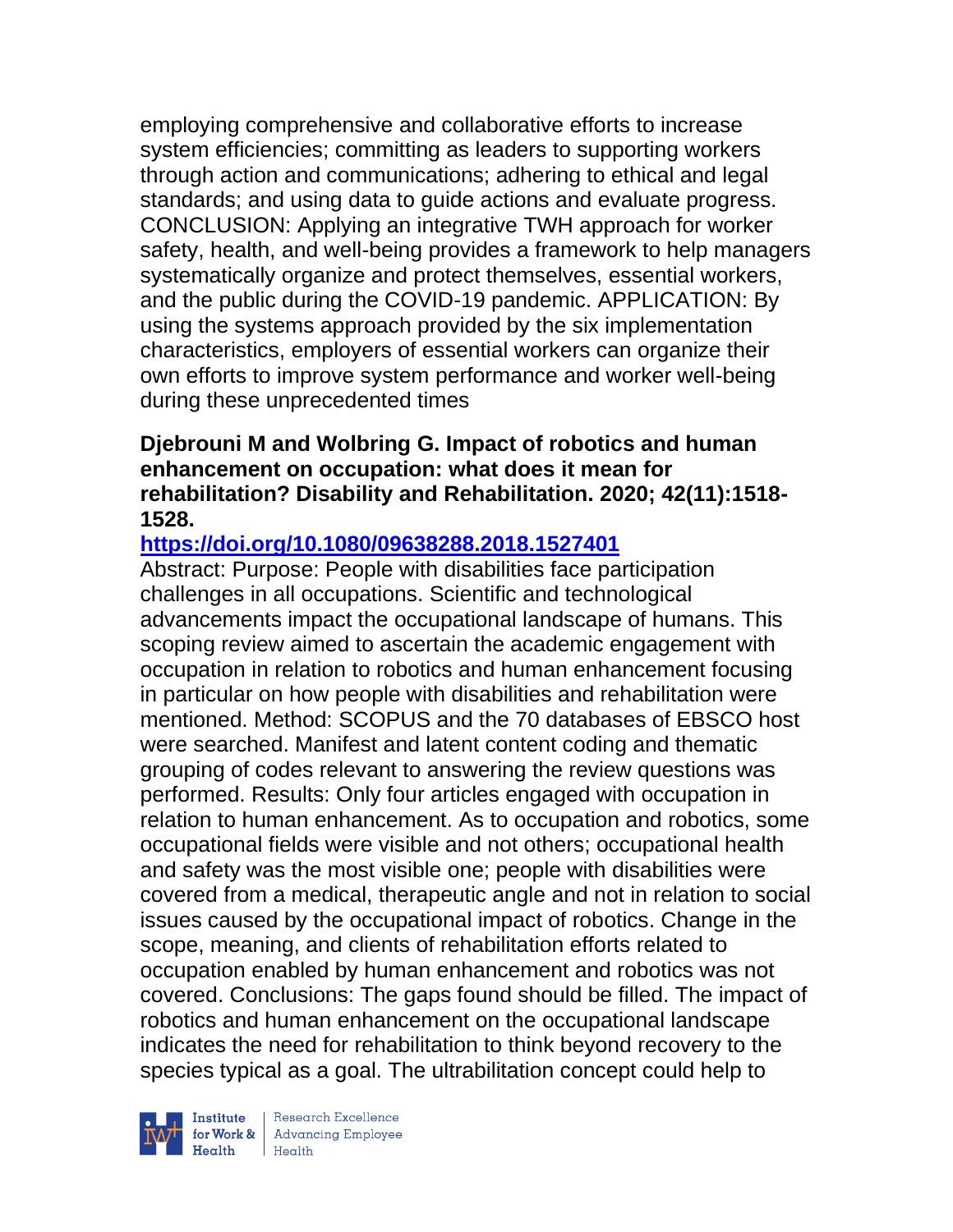meet this need. Implications for rehabilitation Advances in robotics and human enhancement beyond species-typical levels modify the occupational landscape, human ability expectations in this setting, and the meaning and scope of disability and rehabilitation (clinical and community based).There is a need to elucidate the impact of these changes on the meaning, scope and goals of recovery-oriented rehabilitation. The recently coined term "ultrabilitation" creates space to discuss an ability expectation creep triggered by developments in robotics and human enhancement, particularly within occupation focused rehabilitation

**Ilies R, Ju H, Liu Y, and Goh Z. Emotional resources link work demands and experiences to family functioning and employee well-being: the emotional resource possession scale (ERPS). European Journal of Work and Organizational Psychology. 2020; 29(3):434-449.** 

**<https://doi.org/10.1080/1359432X.2020.1718655>** 

# **Park S, Johnson MD, and Hong O. Analysis of Occupational Safety and Health Administration (OSHA) noise standard violations over 50 years: 1972 to 2019. American Journal of Industrial Medicine. 2020; 63(7):616-623.**

# **<https://doi.org/10.1002/ajim.23116>**

Abstract: Introduction: Noise exposure has long been an occupational health concern and has been an important area of focus of the Occupational Safety and Health Administration (OSHA) since its founding. Nevertheless, it remains unclear what effects OSHA's noise standards have had on employer efforts to reduce risks. Consequently, a review of OSHA noise standard violations was performed to clarify the violation trends between 1972 and 2019. Methods: Using the OSHA Information System, researchers identified 119 305 violations involving four noise standards between 1972 and 2019: 29 CFR 1910.95, occupational noise exposure in general industry; 1926.52, occupational noise exposure in construction; 1926.101, hearing protection in construction, and 1904.10, recording criteria for cases involving occupational hearing loss. Violation frequencies of noise standard subparagraphs and relationships to factors such as industry differences were analyzed using descriptive statistics and t tests. Results: The most commonly violated noise

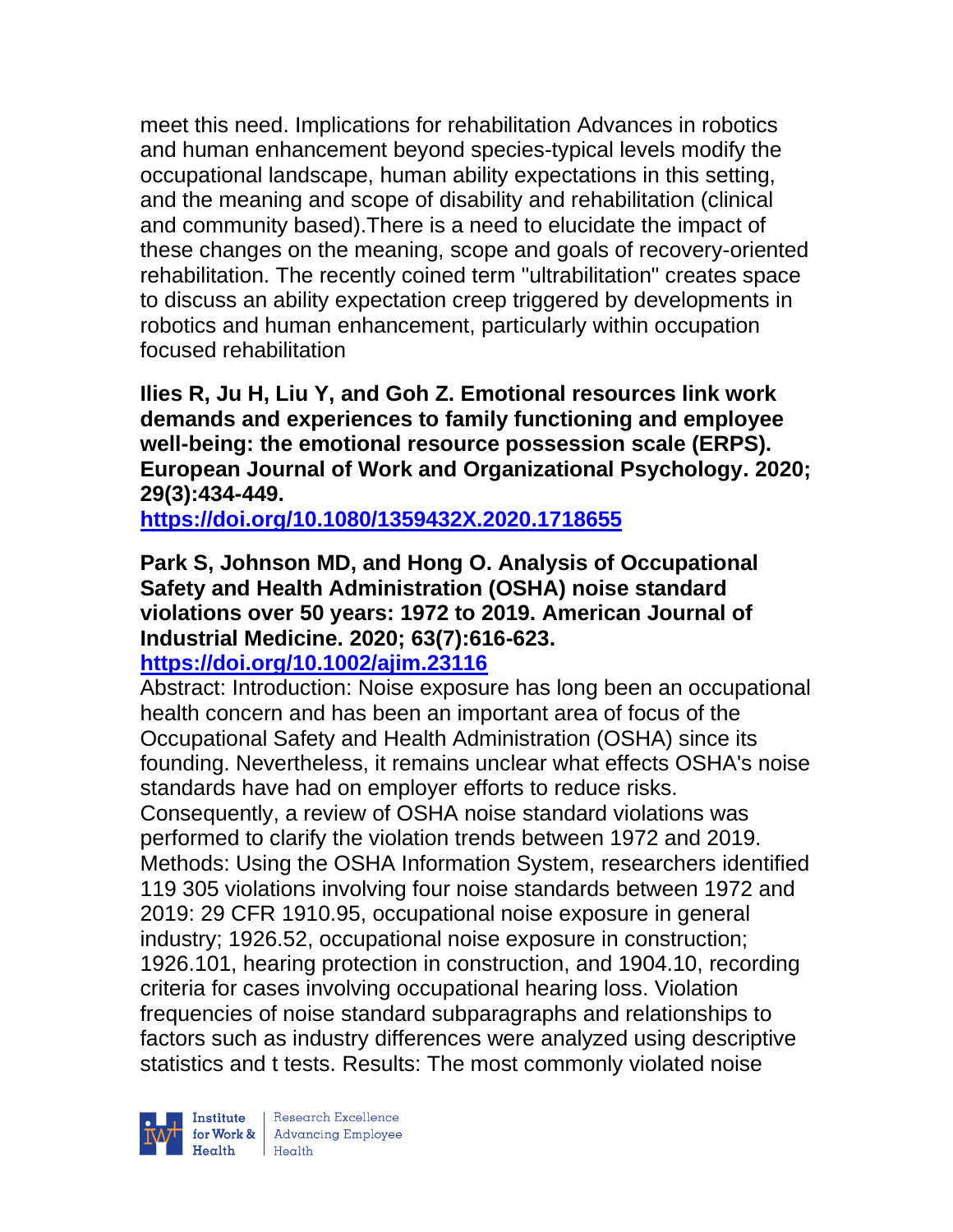standard was 1910.95 in manufacturing. Such violations rose between 1972 and 1985 and then declined steadily. Whether in general industry or construction, four noise standards were mostfrequently cited: lack of feasible administrative or engineering controls (1910.95[b] and 1926.52[d]) and inadequate hearing conservation program (1910.95[c] and 1926.52[b]). These violations were more highly penalized (mean  $= $1036.50$ ) than other subparagraph violations (mean = \$915.80). Programmed and unprogrammed inspections generated similar violation quantities except between 1980 and 1985, when programmed inspections exhibited a sharp spike in violations. Conclusion: The study identified trends in OSHA noise standard violations and possible explanations for those trends. The study findings can support development of more practical noiseexposure protection policy.

#### **Rai R, Fritschi L, Carey RN, Lewkowski K, Glass DC, Dorji N, et al. The estimated prevalence of exposure to carcinogens, asthmagens, and ototoxic agents among healthcare workers in Australia. American Journal of Industrial Medicine. 2020; 63(7):624-633.**

## **<https://doi.org/10.1002/ajim.23108>**

Abstract: BACKGROUND: Healthcare workers are occupationally exposed to various hazardous chemicals and agents that can potentially result in long-term adverse health effects. These exposures have not been comprehensively examined at a population level. The aim of this study was to examine occupational exposures to a wide range of asthmagens, carcinogens, and ototoxic agents among healthcare workers in Australia. METHODS: Data were collected as part of the Australian Work Exposures Studies, which were computer-assisted telephone surveys conducted in 2011, 2014, and 2016 to assess the prevalence of occupational exposures to carcinogens, asthmagens, and ototoxic agents, respectively, among Australian workers. Using data on healthcare workers, the prevalence of exposures to these agents was calculated and associations of demographic variables and occupation groups with exposure status were examined. RESULTS: The prevalence of exposure to at least one asthmagen, carcinogen, and ototoxic agent was 92.3%, 50.7%, and 44.6%, respectively. The most common exposures were to (a) cleaning and sterilizing agents in the asthmagen group; (b) shift work



| Research Excellence for Work & Advancing Employee<br>Health Health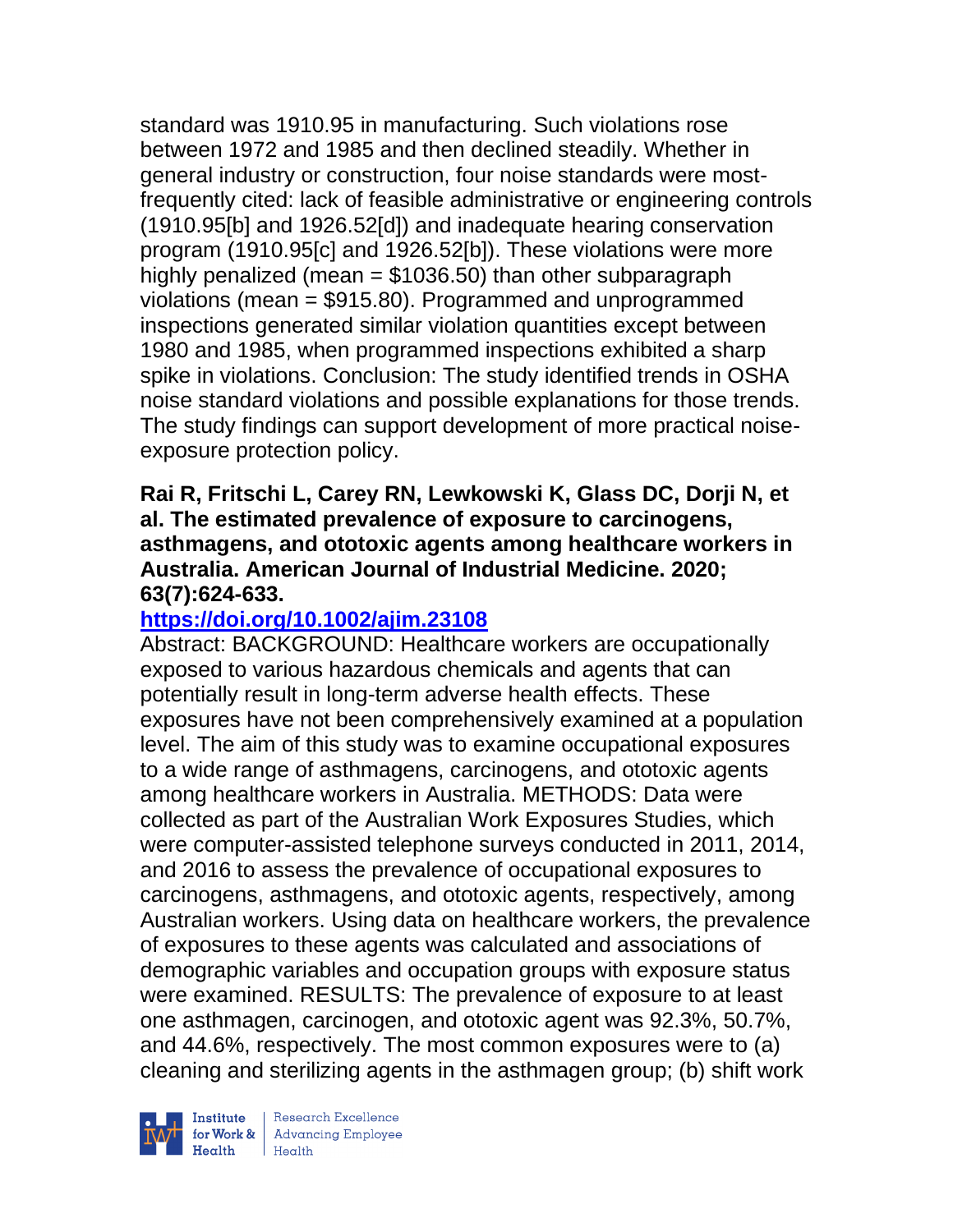in the carcinogen group; and (c) toluene and p-xylene among ototoxic agents. Exposure varied by occupation, with exposure to carcinogens and ototoxic agents highest among personal carers and exposure to carcinogens most likely among nursing professionals and health and welfare support workers. CONCLUSION: The results demonstrate that a substantial proportion of Australian healthcare workers are occupationally exposed to asthmagens, carcinogens, and ototoxic agents. These exposures are more common among certain occupational groups. The information provided by this study will be useful in prioritizing and implementing control strategies

**Rodrigues MA, Sa A, Masi D, Oliveira A, Boustras G, Leka S, et al. Occupational Health & Safety (OHS) management practices in micro- and small-sized enterprises: the case of the Portuguese waste management sector. Safety Science. 2020; 129:104794. <https://doi.org/10.1016/j.ssci.2020.104794>** 

**Ruhle SA, Breitsohl H, Aboagye E, Baba V, Biron C, Correia Leal C, et al. "To work, or not to work, that is the question": recent trends and avenues for research on presenteeism. European Journal of Work and Organizational Psychology. 2020; 29(3):344- 363.** 

**<https://doi.org/10.1080/1359432X.2019.1704734>** 

**Smith DL, Graham E, Stewart D, and Mathias KC. Cardiovascular disease risk factor changes over 5 years among male and female US firefighters. Journal of Occupational and Environmental Medicine. 2020; 62(6):398-402.** 

# **<https://doi.org/10.1097/JOM.0000000000001846>**

Abstract: Objective: To examine changes in measures of cardiovascular health in male and female firefighters over 5 years. Methods: Anthropometrics and biomarkers of cardiovascular health from two occupational medical exams separated by 5 years (2009 to 2016) were examined from a cohort of US career firefighters in Virginia (males,  $n = 603$ ; females,  $n = 69$ ). Changes over time were tested using paired t-tests and McNemar's tests. Results: At baseline, 29% of males and 10% of females were obese. Body weight and body mass index significantly increased ( $P < 0.05$ ) in males (2.5  $\pm$  0.2 kg)  $(0.8 \pm 0.1 \text{ kg} \cdot \text{m})$  and females  $(2.5 \pm 0.8 \text{ kg})$   $(1.0 \pm 0.3 \text{ kg} \cdot \text{m})$  over

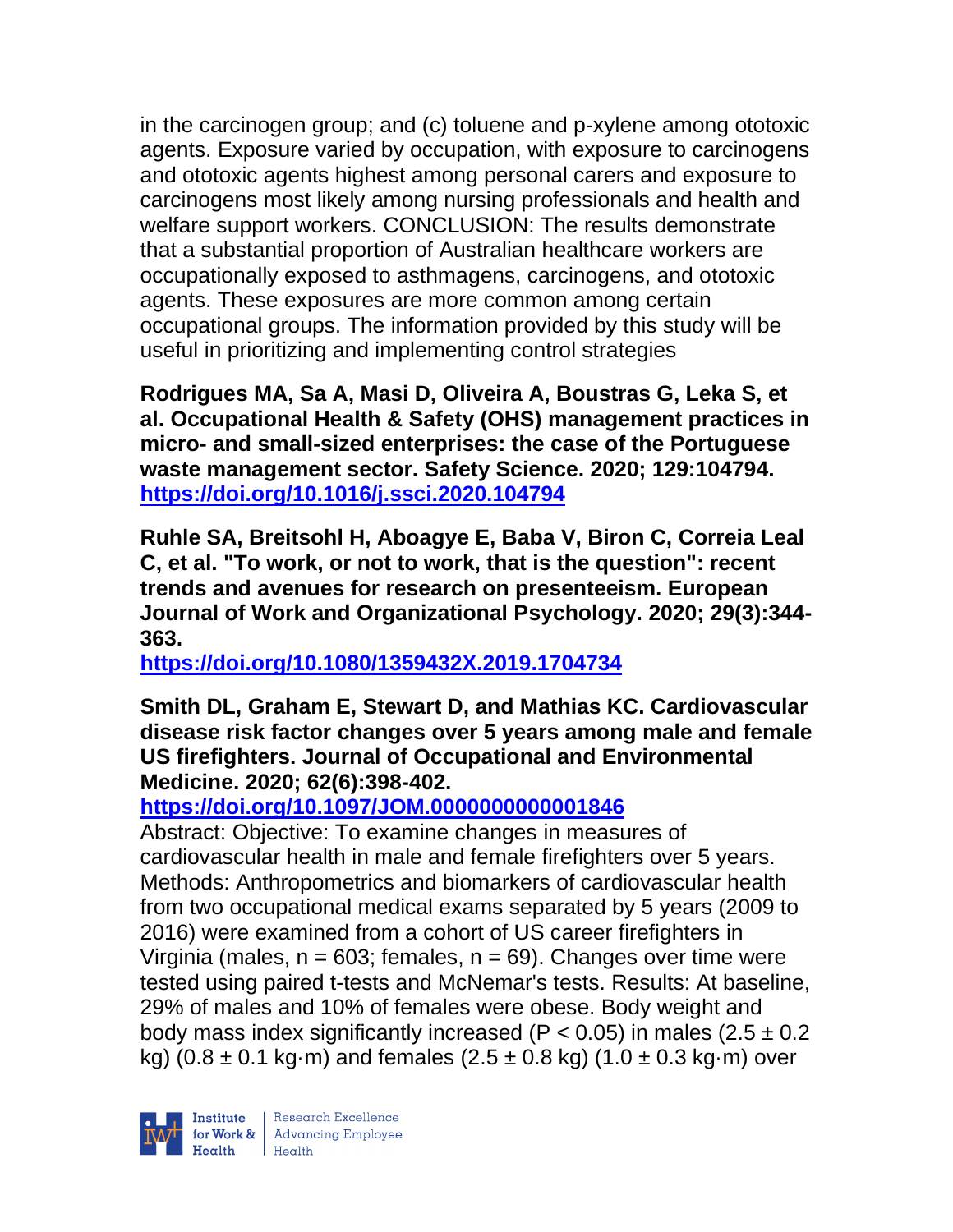the 5-year period. The prevalence of obesity, hypercholesterolemia, hypertensive medication usage, and high blood glucose significantly increased in males over the 5-year period. Conclusions: While improvements in blood pressure were observed, large percentages of firefighters, particularly males, had cardiovascular disease risk factors that increased over time.

## **Wagner SL, White N, Fyfe T, Matthews LR, Randall C, Regehr C, et al. Systematic review of posttraumatic stress disorder in police officers following routine work-related critical incident exposure. American Journal of Industrial Medicine. 2020; 63(7):600-615.**

# **<https://doi.org/10.1002/ajim.23120>**

Abstract: Background: The prevalence of PTSD in police officers has been the subject of a large and highly variable empirical literature. The present systematic review evaluates the extant literature on PTSD in police officers using an international dataset. Methods: We employed best-evidence narrative synthesis to evaluate whether PTSD prevalence in police is elevated in comparison to the general population of Canada (8%), which itself has a higher lifetime PTSD prevalence than many other regions and thus serves as a conservative standard of comparison. Results: PTSD prevalence in police varied considerably across studies from 0% - 44% (M = 14.87%, Median = 9.2%). Despite this variability, strong evidence exists to suggest PTSD prevalence is elevated in police officers. Examination of possible sources of variability in prevalence outcomes highlighted substantial variability in outcomes due to the selection of measurement tool for assessing PTSD (e.g., DSM vs. IES). Examination of commonly-assessed predictive factors for PTSD risk across the literature showed that individual-difference factors (e.g., age, years of service) bear weak-to-nonexistent relationships with PTSD risk, while incident-specific factors (e.g., severity of exposure) are more strongly and consistently associated with PTSD prevalence. Organizational factors (e.g., low support from supervisor) are at present understudied but important possible contributors to PTSD risk. Conclusions: PTSD prevalence is elevated in police officers and appears most strongly related to workplace exposure. Measurement variability remains a critical source of inconsistencies across the



| Research Excellence for Work & Advancing Employee<br>Health Health